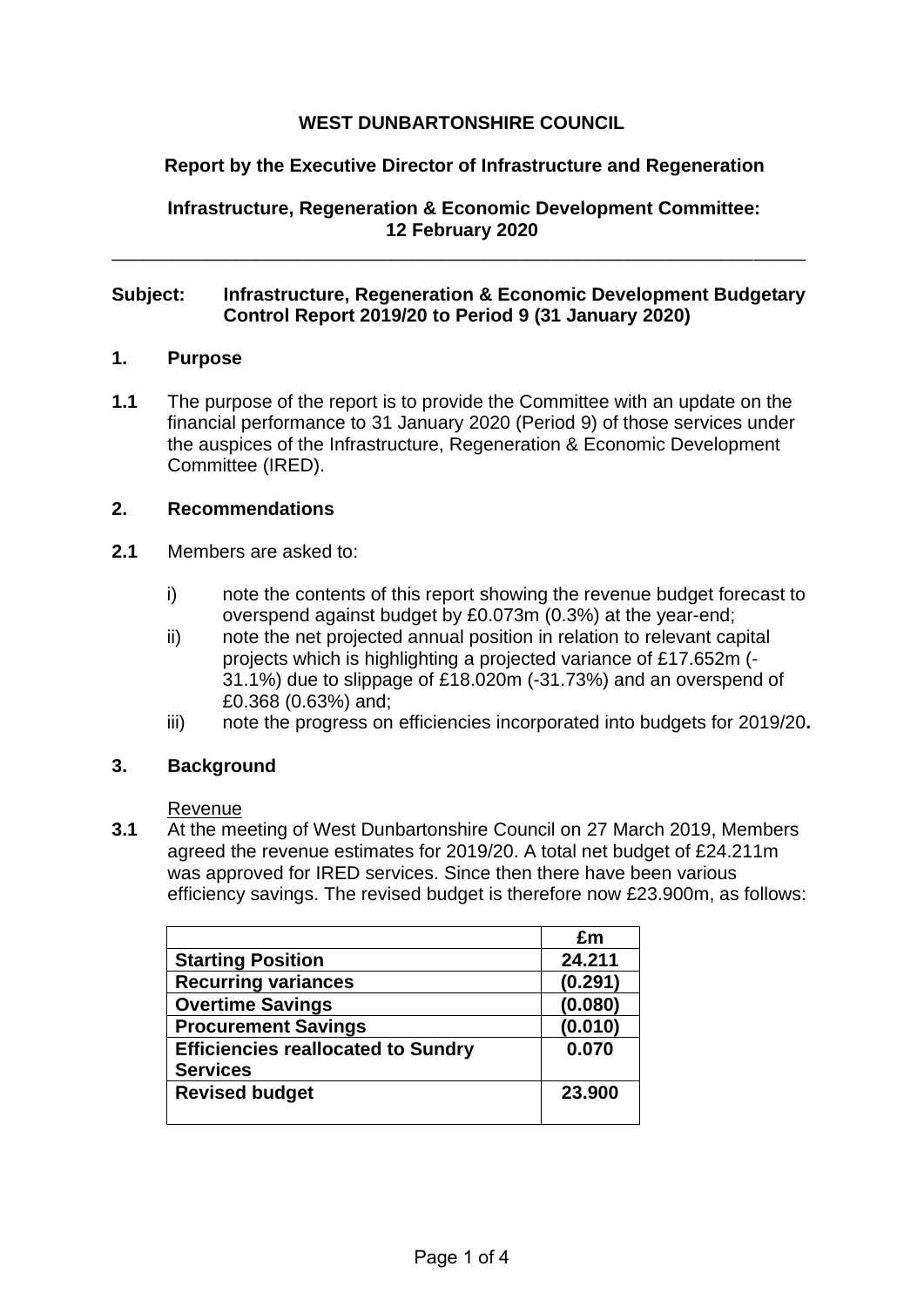**Capital** 

**3.2** At the meeting of Council on 27 March 2019, Members also agreed the updated 10 year General Services Capital Plan for 2019/2020 to 2026/2027. The next three years from 2019/20 to 2021/22 have been approved in detail with the remaining years being indicative at this stage. The total project life budget approved for projects that have either commenced or are due to commence in that period total £215.297m.

## **4. Main Issues**

## Revenue Budget

- **4.1** The current budgetary position is summarised in Appendix 1. A more detailed analysis by service is given in Appendix 2. Of the 21 services monitored 9 are showing either a favourable or nil variance with 12 services showing an adverse variance. Comments are shown in Appendix 3 when there are projected net annual variances greater than £0.050m and also where the net variance is below £0.050m but there are offsetting variances of over £0.050m within the service. Appendix 4 shows progress on the achievement of saving options adopted as part of the 2019/20 budget.
- **4.2** Appendix 1 shows the probable outturn for the services at £23.973m. As the annual budget is £23.900m there is currently a projected adverse variance for the year of £0.073m.

## Capital Budget

**4.3** The overall programme summary report is shown in Appendix 5. Information on projects in the red category for probable underspends or overspends inyear and in total is provided in Appendices 6 and 7 together with additional information on action being taken to minimise or mitigate slippage and/or overspends where possible. Detail on projects within the green category are shown in Appendix 8. The analysis shows that for the in-year planned spend there is currently a projected in-year variance of £17.652m of which £18.020m relates to project slippage and an in-year overspend of £0.368m. Officers review regularly the in-year position to consider options to maximise the effective use of capital resources.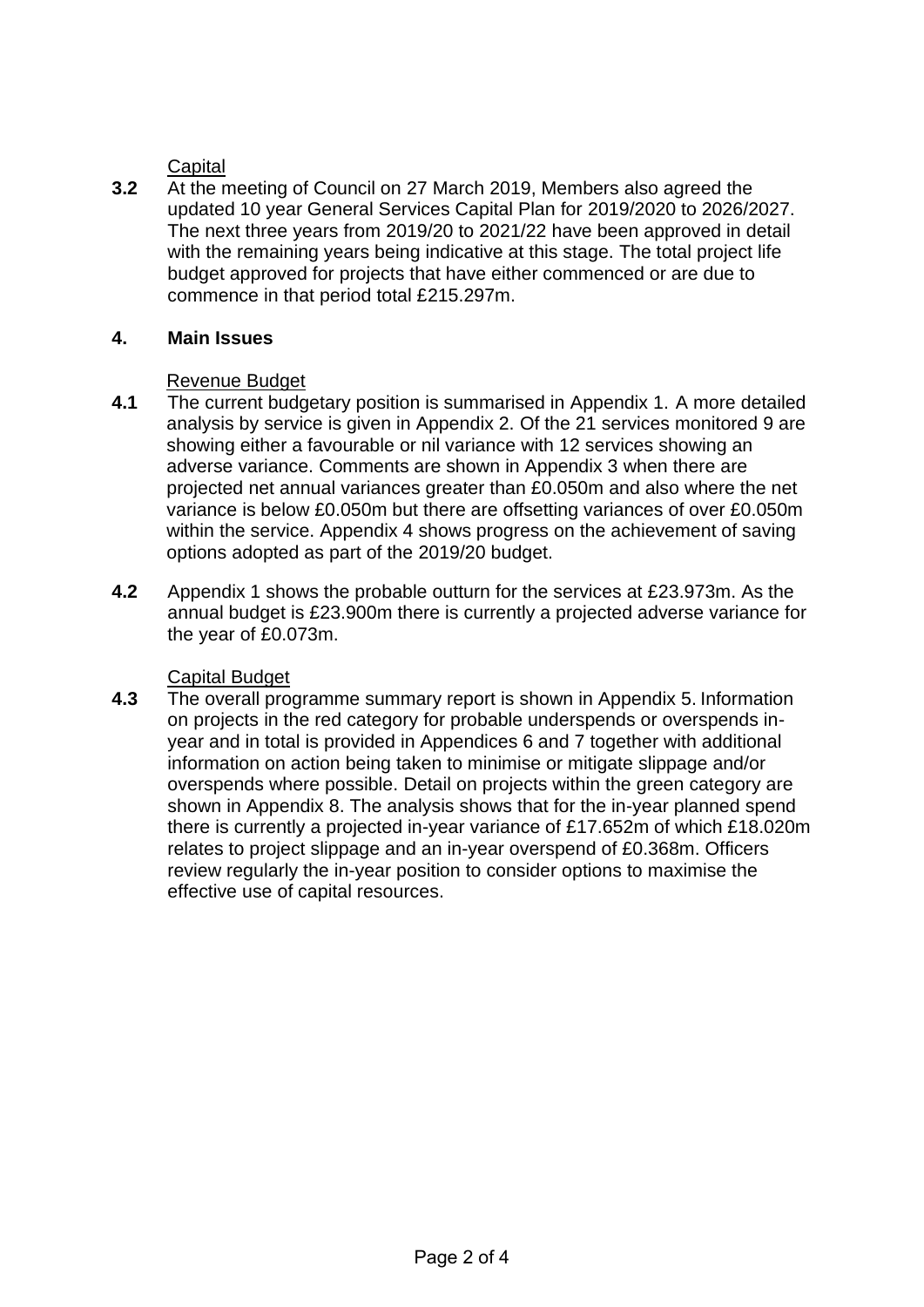**4.4** From the analysis within the appendices it can be seen that there are eight projects with forecast material slippage, as listed as follows:

| <b>Project Name</b>                   | <b>Slippage</b><br>$(\text{Em})$ |
|---------------------------------------|----------------------------------|
| <b>Gruggies Burn Flood Prevention</b> | 4.155                            |
| <b>Vehicle Replacement</b>            | 3.537                            |
| A811 Lomond Bridge                    | 1.800                            |
| <b>Depot Rationalisation</b>          | 1.009                            |
| <b>Regeneration Fund</b>              | 0.810                            |
| <b>Posties Park Sports Hub</b>        | 0.728                            |
| Town Centre Fund                      | 0.829                            |
| <b>Exxon City Deal</b>                | 0.696                            |
| New Westbridgend Community Centre     | 0.635                            |

## **5. People Implications**

**5.1** There are no people implications.

## **6. Financial Implications**

- **6.1** Other than the financial position noted above, there are no financial implications of the budgetary control report. Officers are currently reviewing budgets and projections with a view to improving the position by financial year end and progress will be highlighted in future reports to committee.
- **6.2** Agreed efficiencies and management adjustments are monitored with current indications showing that £0.593m of the total actions of £0.723m being monitored are currently on target to be achieved (see Appendix 4). It should be noted that any variances are included within the service information and variances identified within this report.

# **7. Risk Analysis**

**7.1** The main financial risks to the ongoing financial position relate to unforeseen costs being incurred between now and the end of the financial year. This can affect all service areas. Virements will be considered where in-year capital underspends become apparent and regular reviews to minimise in-year underspends will continue.